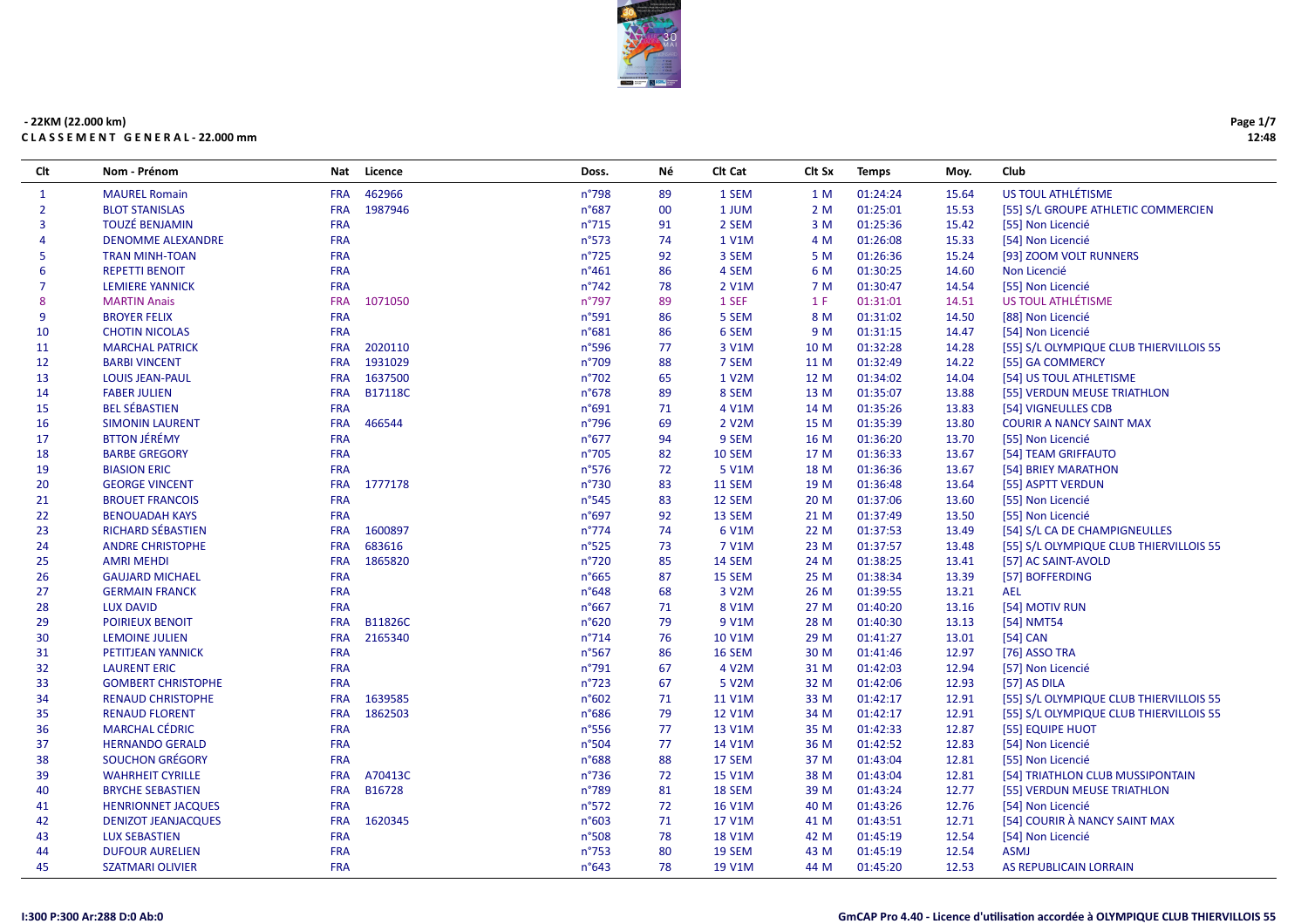

| Clt | Nom - Prénom                 | <b>Nat</b> | Licence      | Doss.           | Νé | Clt Cat            | Clt Sx | <b>Temps</b> | Moy.  | Club                                   |
|-----|------------------------------|------------|--------------|-----------------|----|--------------------|--------|--------------|-------|----------------------------------------|
| 46  | <b>BOITELLE CHRISTIAN</b>    | <b>FRA</b> |              | $n^{\circ}718$  | 58 | 1 V3M              | 45 M   | 01:45:27     | 12.52 | [54] BRIEY MARATHON                    |
| 47  | <b>CHENIN MANUEL</b>         | <b>FRA</b> |              | $n^{\circ}657$  | 85 | 20 SEM             | 46 M   | 01:45:57     | 12.46 | Non Licencié                           |
| 48  | <b>CLOP ALEXANDRE</b>        | <b>FRA</b> |              | $n^{\circ}739$  | 74 | 20 V1M             | 47 M   | 01:46:36     | 12.38 | [54] COURIRLEMONDE.ORG                 |
| 49  | <b>ADAM JULIEN</b>           | <b>FRA</b> |              | n°695           | 90 | 21 SEM             | 48 M   | 01:47:13     | 12.31 | [55] AS VIGNEULLES HANDBALL            |
| 50  | <b>WOLTRAGER ALEXIS</b>      | <b>FRA</b> |              | $n^{\circ}786$  | 88 | 22 SEM             | 49 M   | 01:47:18     | 12.30 | [54] UEM SPORT                         |
| 51  | <b>GOUYAU BERTRAND</b>       | <b>FRA</b> |              | n°610           | 75 | 21 V1M             | 50 M   | 01:47:41     | 12.26 | [54] MOTIV'RUN                         |
| 52  | <b>WITZMANN ALAIN</b>        | <b>FRA</b> |              | $n^{\circ}776$  | 58 | 2 V3M              | 51 M   | 01:47:43     | 12.26 | [57] TENNIS CLUB VALLÉE DE LA ROSE     |
| 53  | <b>BÉGLÉ LAURENT</b>         | <b>FRA</b> | 1793582      | n°617           | 64 | 6 V2M              | 52 M   | 01:47:44     | 12.25 | [54] ACGV                              |
| 54  | <b>VONNER JEAN RENÉ</b>      | <b>FRA</b> |              | n°520           | 60 | 7 V2M              | 53 M   | 01:48:09     | 12.21 | [54] Non Licencié                      |
| 55  | <b>OUALI HALIM</b>           | <b>FRA</b> |              | $n^{\circ}644$  | 80 | 23 SEM             | 54 M   | 01:48:39     | 12.15 | AS REPUBLICAIN LORRAIN                 |
| 56  | <b>JAAFAR SAAD</b>           | <b>FRA</b> |              | $n^{\circ}777$  | 62 | 8 V2M              | 55 M   | 01:49:04     | 12.10 | [54] Non Licencié                      |
| 57  | <b>BOURADA LONNY</b>         | <b>FRA</b> |              | $n^{\circ}773$  | 72 | 22 V1M             | 56 M   | 01:49:14     | 12.09 | [55] Non Licencié                      |
| 58  | <b>BLASIUS DAVID</b>         | <b>FRA</b> |              | n°521           | 76 | 23 V1M             | 57 M   | 01:49:25     | 12.06 | [54] Non Licencié                      |
| 59  | <b>COLLOT ANTHONY</b>        | <b>FRA</b> |              | $n^{\circ}787$  | 96 | 24 SEM             | 58 M   | 01:49:25     | 12.06 | [57] METZ TRIATHLON                    |
| 60  | <b>MAUREL ERIC</b>           | <b>FRA</b> |              | n°568           | 62 | 9 V2M              | 59 M   | 01:49:34     | 12.05 | Non Licencié                           |
| 61  | <b>DHENNE OLIVIER</b>        | <b>FRA</b> |              | $n^{\circ}656$  | 70 | 24 V1M             | 60 M   | 01:49:42     | 12.03 | Non Licencié                           |
| 62  | <b>ZWILLER NATHALIE</b>      | <b>FRA</b> |              | n°600           | 67 | 1 V <sub>2</sub> F | 2F     | 01:49:48     | 12.02 | [54] Non Licencié                      |
| 63  | <b>FOGLIA BRUNO</b>          | <b>FRA</b> |              | n°689           | 65 | <b>10 V2M</b>      | 61 M   | 01:50:01     | 12.00 | [55] Non Licencié                      |
| 64  | <b>GRAVIER MICHEL</b>        | <b>FRA</b> |              | n°788           | 54 | 3 V3M              | 62 M   | 01:50:04     | 11.99 | [56] CAISSE D'ÉPARGNE                  |
| 65  | <b>TAXE SYLVAIN</b>          | <b>FRA</b> | 200349       | n°638           | 73 | 25 V1M             | 63 M   | 01:50:11     | 11.98 | [54] ACGV                              |
| 66  | <b>DELBÉ TEDDY</b>           | <b>FRA</b> | T308078      | n°759           | 80 | 25 SEM             | 64 M   | 01:50:14     | 11.98 | [54] TEAM GRIFF'AUTO                   |
| 67  | <b>RENAUD LAURE</b>          | <b>FRA</b> |              | n°685           | 81 | 2 SEF              | 3 F    | 01:50:18     | 11.97 | [55] Non Licencié                      |
| 68  | FEDI JEAN-CHRISTOPHE         | <b>FRA</b> |              | $n^{\circ}763$  | 83 | <b>26 SEM</b>      | 65 M   | 01:50:22     | 11.96 | [54] Non Licencié                      |
| 69  | <b>GALET PATRICK</b>         | <b>FRA</b> | 203781       | $n^{\circ}663$  | 53 | 4 V3M              | 66 M   | 01:50:30     | 11.95 | [54] ASSOCIATION SPORTIVE DU GREMILLON |
| 70  | <b>JENIN ARNAUD</b>          | <b>FRA</b> |              | $n^{\circ}735$  | 75 | 26 V1M             | 67 M   | 01:50:33     | 11.94 | [54] Non Licencié                      |
| 71  | <b>MOREAU CLÉMENT</b>        | <b>FRA</b> |              | $n^{\circ}724$  | 91 | 27 SEM             | 68 M   | 01:50:49     | 11.91 | [55] AS HUTIN                          |
| 72  | <b>GUERRIERI MARIE PAULE</b> | <b>FRA</b> | 1783446      | $n^{\circ}783$  | 76 | 1 V1F              | 4 F    | 01:50:52     | 11.91 | [54] C.A.CHAMPIGNEULLES                |
| 73  | <b>PERRY PATRICE</b>         | <b>FRA</b> |              | $n^{\circ}625$  | 58 | 5 V3M              | 69 M   | 01:50:58     | 11.90 | [55] MONSTER KOEUR                     |
| 74  | <b>JOULIN BENOIT</b>         | <b>FRA</b> |              | $n^{\circ}$ 564 | 72 | 27 V1M             | 70 M   | 01:50:58     | 11.90 | [57] Non Licencié                      |
| 75  | <b>BASSOT FRANCK</b>         | <b>FRA</b> |              | $n^{\circ}626$  | 68 | 11 V2M             | 71 M   | 01:50:59     | 11.90 | [55] MONSTER KOEUR                     |
| 76  | <b>VIVIER JONATHAN</b>       | <b>FRA</b> |              | $n^{\circ}649$  | 83 | 28 SEM             | 72 M   | 01:51:06     | 11.88 | Non Licencié                           |
| 77  | <b>DOUILLOT STÉPHANE</b>     | <b>FRA</b> |              | $n^{\circ}$ 536 | 74 | 28 V1M             | 73 M   | 01:51:21     | 11.86 | [55] Non Licencié                      |
| 78  | <b>CULOT XAVIER</b>          | <b>FRA</b> |              | $n^{\circ}623$  | 76 | 29 V1M             | 74 M   | 01:51:29     | 11.84 | [54] Non Licencié                      |
| 79  | <b>OLIVIER JÉRÔME</b>        | <b>FRA</b> |              | $n^{\circ}542$  | 71 | 30 V1M             | 75 M   | 01:51:39     | 11.82 | [55] CONTI CAVALERIE                   |
| 80  | <b>PICART CYRILLE</b>        | <b>FRA</b> |              | $n^{\circ}749$  | 79 | 31 V1M             | 76 M   | 01:51:44     | 11.82 | [54] ASSOCIATION GRIFF AUTO            |
| 81  | <b>BATTISTELLA KEVIN</b>     | <b>FRA</b> |              | $n^{\circ}529$  | 86 | 29 SEM             | 77 M   | 01:52:03     | 11.78 | [57] Non Licencié                      |
| 82  | <b>WACQUANT JÉRÔME</b>       | <b>FRA</b> |              | $n^{\circ}574$  | 84 | 30 SEM             | 78 M   | 01:52:08     | 11.77 | [57] Non Licencié                      |
| 83  | <b>COINTEAUX ALBAN</b>       | <b>FRA</b> |              | $n^{\circ}765$  | 77 | 32 V1M             | 79 M   | 01:52:11     | 11.77 | [54] Non Licencié                      |
| 84  | <b>SINGER ERIC</b>           | <b>FRA</b> |              | $n^{\circ}758$  | 76 | 33 V1M             | 80 M   | 01:52:17     | 11.76 | <b>ASMJ</b>                            |
| 85  | <b>COURTOIS ERIC</b>         | <b>FRA</b> | 1573189      | $n^{\circ}613$  | 59 | 6 V3M              | 81 M   | 01:52:31     | 11.73 | [55] S/L ASPTT VERDUN                  |
| 86  | <b>TOURNEMEULE LUDOVIC</b>   | <b>FRA</b> |              | $n^{\circ}513$  | 85 | <b>31 SEM</b>      | 82 M   | 01:52:32     | 11.73 | [55] LES ALF'S FONCENT                 |
| 87  | <b>LEA RENAUD</b>            | <b>FRA</b> |              | $n^{\circ}703$  | 80 | 32 SEM             | 83 M   | 01:52:44     | 11.71 | [55] Non Licencié                      |
| 88  | <b>PIERRE FABIEN</b>         | <b>FRA</b> |              | $n^{\circ}541$  | 84 | 33 SEM             | 84 M   | 01:52:47     | 11.71 | [54] Non Licencié                      |
| 89  | <b>JUNG RÉJANE</b>           | <b>FRA</b> | 088 96321125 | n°664           | 79 | 2 V1F              | 5 F    | 01:53:04     | 11.67 | [88] RUNNING CLUB CHATENOIS            |
| 90  | <b>PRONO THIERRY</b>         | <b>FRA</b> | 088-96321902 | $n^{\circ}631$  | 71 | 34 V1M             | 85 M   | 01:53:07     | 11.67 | [88] RUNNING CLUB CHATENOIS            |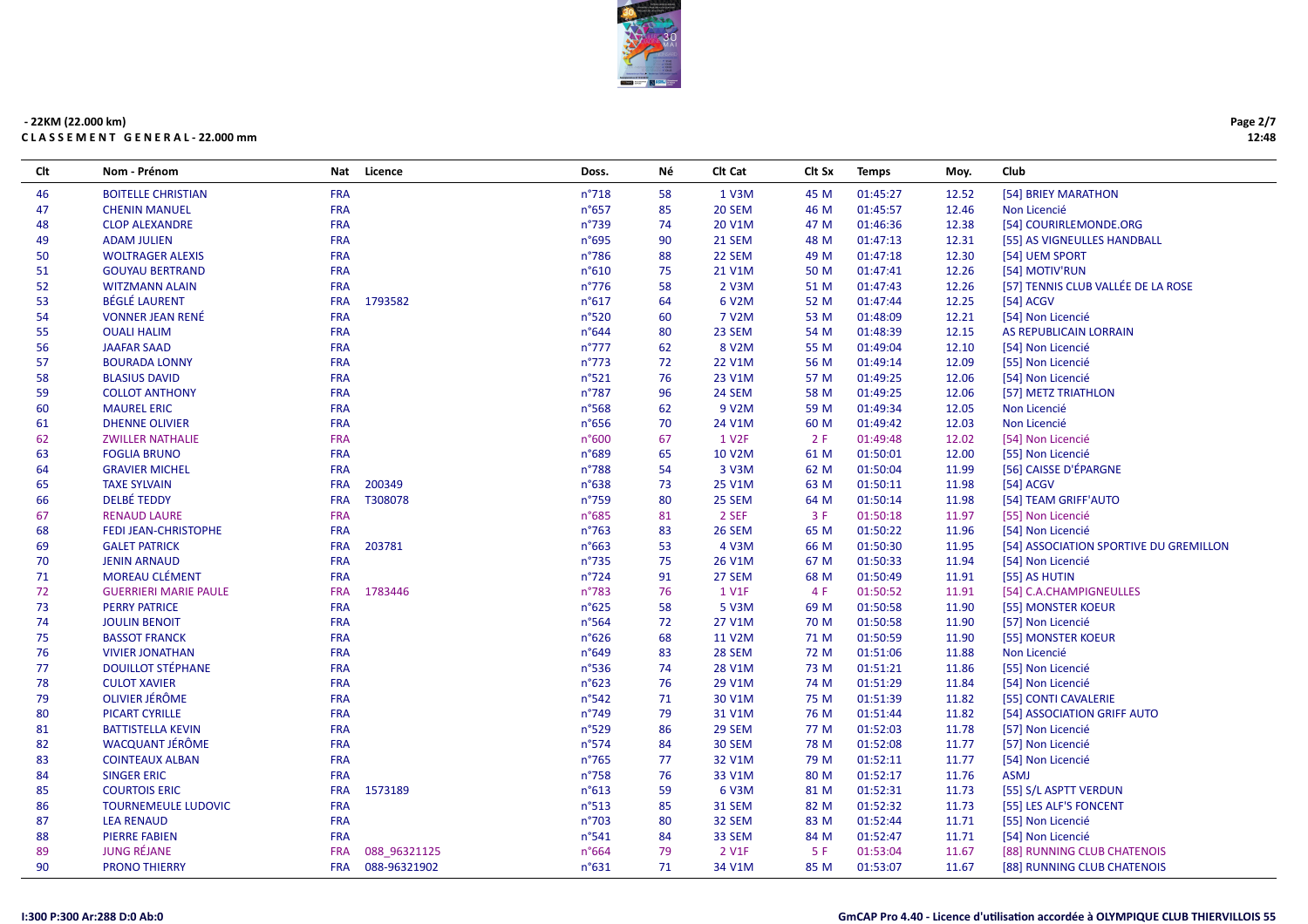

| Clt | Nom - Prénom                   | <b>Nat</b> | Licence    | Doss.           | Νé | Clt Cat            | Clt Sx     | <b>Temps</b> | Moy.  | Club                                    |
|-----|--------------------------------|------------|------------|-----------------|----|--------------------|------------|--------------|-------|-----------------------------------------|
| 91  | <b>KOTIANSKI DIDIER</b>        | <b>FRA</b> |            | $n^{\circ}637$  | 62 | 12 V2M             | 86 M       | 01:53:07     | 11.67 | [57] POMPIER AÉROPORT METZ              |
| 92  | <b>LAINE ERIC</b>              | <b>FRA</b> |            | $n^{\circ}651$  | 65 | 13 V2M             | 87 M       | 01:53:28     | 11.63 | Non Licencié                            |
| 93  | <b>GRY CHRISTOPHER</b>         | <b>FRA</b> | 2045456    | $n^{\circ}746$  | 91 | 34 SEM             | 88 M       | 01:53:39     | 11.62 | <b>ATHLE 55 *</b>                       |
| 94  | <b>CHENIN VINCENT</b>          | <b>FRA</b> |            | n°510           | 69 | 14 V2M             | 89 M       | 01:54:11     | 11.56 | [55] VTT SAINT MIHIEL                   |
| 95  | <b>VALLANCE PIERRE</b>         | <b>FRA</b> | 1641836    | $n^{\circ}799$  | 63 | 15 V2M             | 90 M       | 01:54:20     | 11.55 | [54] US TOUL ATHLÉTISME                 |
| 96  | <b>MILLOT DAVID</b>            | <b>FRA</b> | 1381921    | $n^{\circ}745$  | 72 | 35 V1M             | 91 M       | 01:54:30     | 11.53 | <b>ATHLE 55 *</b>                       |
| 97  | <b>MAYER JEAN-MARC</b>         | <b>FRA</b> |            | n°507           | 66 | 16 V2M             | 92 M       | 01:54:35     | 11.52 | [54] Non Licencié                       |
| 98  | ALBUQUERQUE CHRISTOPHE         | <b>FRA</b> |            | $n^{\circ}710$  | 84 | 35 SEM             | 93 M       | 01:54:51     | 11.49 | [54] Non Licencié                       |
| 99  | <b>SLIMANE ABDELKADER</b>      | <b>FRA</b> | 5495917936 | $n^{\circ}741$  | 51 | 7 V3M              | 94 M       | 01:55:06     | 11.47 | [54] TAMALOU MONT BONVILLERS            |
| 100 | <b>BOTTANA CARLO</b>           | <b>FRA</b> |            | $n^{\circ}716$  | 71 | 36 V1M             | 95 M       | 01:55:09     | 11.46 | [55] NONSARD                            |
| 101 | <b>LEPEZEL STEPHANE</b>        | <b>FRA</b> |            | n°537           | 75 | 37 V1M             | 96 M       | 01:55:11     | 11.46 | [55] Non Licencié                       |
| 102 | <b>MOUSSEAUX CLAIRE</b>        | <b>FRA</b> |            | $n^{\circ}$ 247 | 97 | 1 ESF              | 6 F        | 01:55:33     | 11.42 | Non Licencié                            |
| 103 | <b>CLAUSS JULIEN</b>           | <b>FRA</b> |            | n°538           | 80 | 36 SEM             | 97 M       | 01:55:50     | 11.40 | [55] LE TRIO NAVETONNAIS                |
| 104 | <b>PIASTA FLAVIE</b>           | <b>FRA</b> | 1956410    | $n^{\circ}712$  | 85 | 3 SEF              | <b>7 F</b> | 01:55:52     | 11.39 | [55] GA COMMERCY                        |
| 105 | <b>FRANZOI ALEXANDRE</b>       | <b>FRA</b> | A79909C    | n°584           | 79 | 38 V1M             | 98 M       | 01:55:59     | 11.38 | [55] VERDUN MEUSE TRIATHLON             |
| 106 | <b>FLON BASTIEN</b>            | <b>FRA</b> |            | n°669           | 00 | 2 JUM              | 99 M       | 01:56:25     | 11.34 | [57] Non Licencié                       |
| 107 | <b>FLON SANDRINE</b>           | <b>FRA</b> | 1496764    | n°668           | 74 | 3 V1F              | 8F         | 01:56:26     | 11.34 | [57] ACSA SAINT-AVOLD                   |
| 108 | <b>BATORWSKA JULIE</b>         | <b>FRA</b> | 1766779    | n°621           | 86 | 4 SEF              | 9 F        | 01:56:26     | 11.34 | [57] ACSA                               |
| 109 | <b>SURUT DAVID</b>             | <b>FRA</b> |            | $n^{\circ}597$  | 75 | 39 V1M             | 100 M      | 01:56:31     | 11.33 | [54] Non Licencié                       |
| 110 | <b>FAUCHERON SEBASTIEN</b>     | <b>FRA</b> |            | n°790           | 75 | 40 V1M             | 101 M      | 01:56:40     | 11.32 | [55] Non Licencié                       |
| 111 | <b>BORDE CORINNE</b>           | <b>FRA</b> | 2068970    | n°1539          | 72 | 4 V1F              | 10 F       | 01:56:42     | 11.31 | [57] S/L OLYMPIQUE CLUB THIERVILLOIS 55 |
| 112 | THIEBAUT JEAN-BAPTISTE         | <b>FRA</b> |            | $n^{\circ}770$  | 82 | 37 SEM             | 102 M      | 01:56:42     | 11.31 | [57] METZ TRIATHLON                     |
| 113 | <b>COUROUVE VINCENT</b>        | <b>FRA</b> |            | n°1543          | 72 | 41 V1M             | 103 M      | 01:56:42     | 11.31 | [54] S/L OLYMPIQUE CLUB THIERVILLOIS 55 |
| 114 | BETRANCOURT JÉRÔME             | <b>FRA</b> |            | $n^{\circ}532$  | 01 | 3 JUM              | 104 M      | 01:56:48     | 11.30 | [55] Non Licencié                       |
| 115 | <b>BARTHELEMY SYLVIANE</b>     | <b>FRA</b> |            | $n^{\circ}632$  | 77 | 5 V1F              | 11 F       | 01:57:05     | 11.28 | [88] Non Licencié                       |
| 116 | <b>GIRARD LUDOVIC</b>          | <b>FRA</b> | 2136109    | $n^{\circ}672$  | 80 | 38 SEM             | 105 M      | 01:57:08     | 11.27 | <b>ATHLE 55 *</b>                       |
| 117 | <b>PIERRE FREDERIC</b>         | <b>FRA</b> |            | n°583           | 76 | 42 V1M             | 106 M      | 01:57:43     | 11.21 | [54] MOTIV RUN                          |
| 118 | <b>GUIRLET FRANCOIS-XAVIER</b> | <b>FRA</b> |            | $n^{\circ}772$  | 85 | 39 SEM             | 107 M      | 01:57:49     | 11.20 | [54] Non Licencié                       |
| 119 | <b>SINGUINIA PIERRE</b>        | <b>FRA</b> |            | $n^{\circ}$ 546 | 94 | 40 SEM             | 108 M      | 01:58:05     | 11.18 | [57] Non Licencié                       |
| 120 | <b>BRACONNOT ANDRE</b>         | <b>FRA</b> | 1454734    | n°671           | 53 | 8 V3M              | 109 M      | 01:58:20     | 11.16 | <b>ATHLE 55 *</b>                       |
| 121 | <b>MOSES CHRISTOPHE</b>        | <b>FRA</b> |            | $n^{\circ}571$  | 83 | 41 SEM             | 110 M      | 01:58:20     | 11.16 | [54] Non Licencié                       |
| 122 | <b>SZYDLOWSKI FREDERIC</b>     | <b>FRA</b> |            | $n^{\circ}523$  | 75 | 43 V1M             | 111 M      | 01:58:23     | 11.15 | [55] Non Licencié                       |
| 123 | <b>ROUYR DANIEL</b>            | <b>FRA</b> |            | $n^{\circ}534$  | 56 | 9 V3M              | 112 M      | 01:58:26     | 11.15 | [54] Non Licencié                       |
| 124 | RÉBOIS MARIE-HÉLÈNE            | <b>FRA</b> | 1959128    | $n^{\circ}792$  | 73 | 6 V1F              | 12 F       | 01:58:37     | 11.13 | [54] S/L OMNISPORT FROUARD-POMPEY       |
| 125 | <b>NANTY PHILIPPE</b>          | <b>FRA</b> |            | $n^{\circ}635$  | 67 | 17 V2M             | 113 M      | 01:58:43     | 11.12 | [92] Non Licencié                       |
| 126 | <b>ROUYR VINCENT</b>           | <b>FRA</b> |            | $n^{\circ}$ 535 | 81 | 42 SEM             | 114 M      | 01:58:49     | 11.11 | [54] Non Licencié                       |
| 127 | <b>MATHIEU CHRISTOPHE</b>      | <b>FRA</b> |            | n°604           | 82 | 43 SEM             | 115 M      | 01:58:50     | 11.11 | [55] Non Licencié                       |
| 128 | <b>BUCHI EVA</b>               | <b>FRA</b> |            | $n^{\circ}512$  | 64 | 2 V <sub>2</sub> F | 13 F       | 01:59:12     | 11.07 | [54] TEAM 113                           |
| 129 | <b>SIATKA LAURENT</b>          | <b>FRA</b> | 377720     | $n^{\circ}543$  | 72 | 44 V1M             | 116 M      | 01:59:21     | 11.06 | [54] ACGV                               |
| 130 | DHAUSSY LOIC                   | <b>FRA</b> |            | n°694           | 80 | 44 SEM             | 117 M      | 01:59:29     | 11.05 | [83] NN SPORTS                          |
| 131 | <b>VONNER JEAN BAPTISTE</b>    | <b>FRA</b> |            | $n^{\circ}519$  | 91 | 45 SEM             | 118 M      | 01:59:44     | 11.03 | [57] Non Licencié                       |
| 132 | <b>EGULLION CORENTIN</b>       | <b>FRA</b> |            | $n^{\circ}769$  | 01 | 4 JUM              | 119 M      | 01:59:52     | 11.01 | [55] PUMA 55                            |
| 133 | <b>VILLANOVA STÉPHANE</b>      | <b>FRA</b> |            | n°680           | 82 | 46 SEM             | 120 M      | 01:59:54     | 11.01 | [57] TEAM SALAMI                        |
| 134 | <b>MAIRE YVES</b>              | <b>FRA</b> |            | n°708           | 60 | <b>18 V2M</b>      | 121 M      | 02:00:16     | 10.98 | [57] Non Licencié                       |
| 135 | <b>SONNTAG AUDREY</b>          | <b>FRA</b> |            | $n^{\circ}526$  | 88 | 5 SEF              | 14 F       | 02:00:34     | 10.95 | [54] TRIATHLON LANEUVEVILLE             |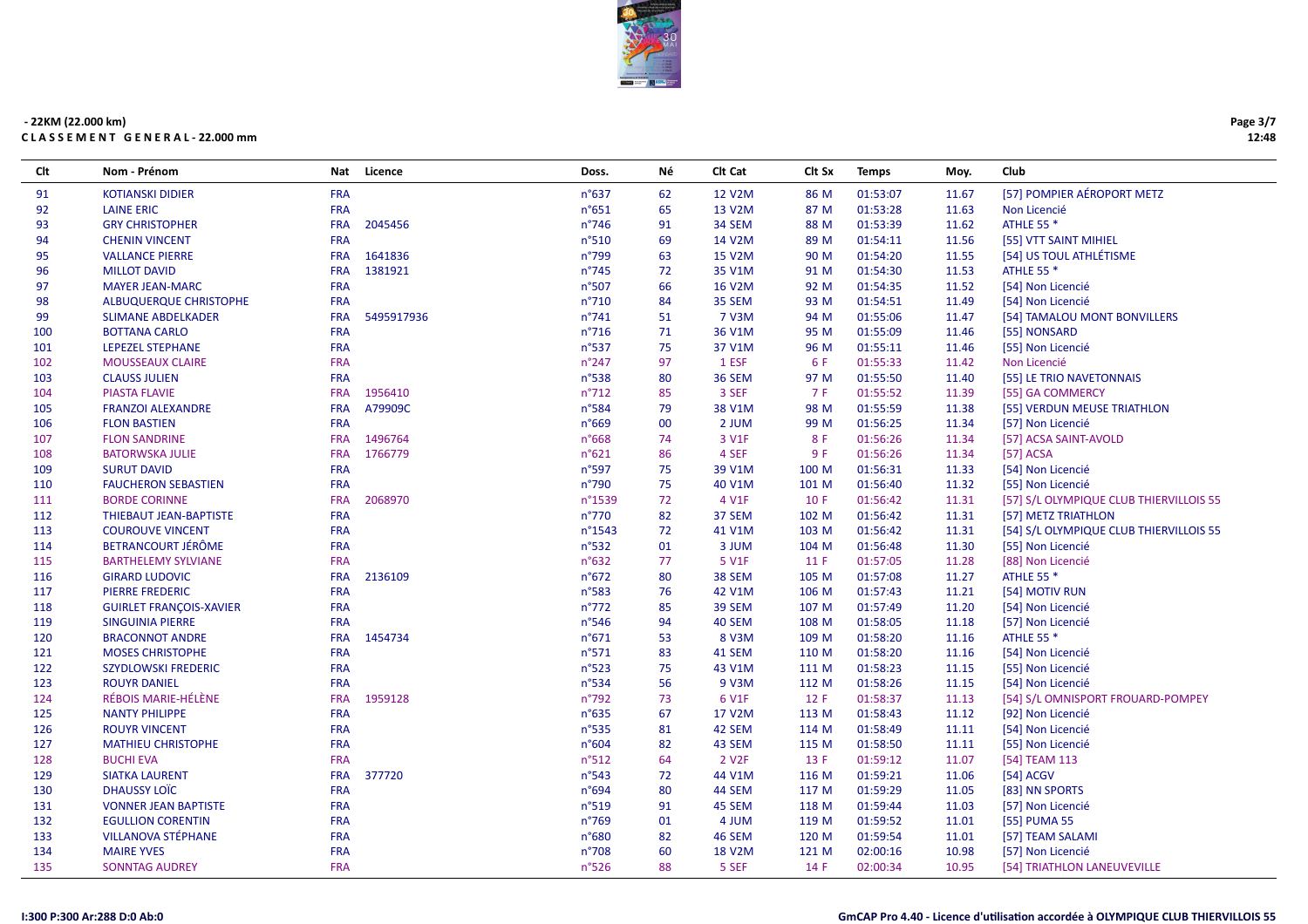

| Clt | Nom - Prénom                    | Nat        | Licence  | Doss.          | Νé | CIt Cat           | Clt Sx | <b>Temps</b> | Moy.  | Club                                             |
|-----|---------------------------------|------------|----------|----------------|----|-------------------|--------|--------------|-------|--------------------------------------------------|
| 136 | <b>HORNBERGER CÉDRIC</b>        | <b>FRA</b> | 1958506  | n°711          | 75 | 45 V1M            | 122 M  | 02:00:35     | 10.95 | [57] AC SAINT-AVOLD                              |
| 137 | <b>MICHEL SYLVAIN</b>           | <b>FRA</b> |          | n°676          | 81 | 47 SEM            | 123 M  | 02:00:37     | 10.94 | [57] Non Licencié                                |
| 138 | <b>BALTZ BENOIT</b>             | <b>FRA</b> |          | n°593          | 80 | 48 SEM            | 124 M  | 02:00:37     | 10.94 | [54] MOTIV'RUN                                   |
| 139 | <b>GACOIN FREDERIC</b>          | <b>FRA</b> |          | n°562          | 80 | 49 SEM            | 125 M  | 02:00:45     | 10.93 | [57] Non Licencié                                |
| 140 | ROZALSKI CATHERINE              | <b>FRA</b> | 1543992  | n°738          | 63 | 3 V <sub>2F</sub> | 15 F   | 02:00:53     | 10.92 | [54] JOGGING ATHLETIC-CLUB SAINT NICOLAS DE PORT |
| 141 | <b>EGULLION STÉPHANE</b>        | <b>FRA</b> |          | $n^{\circ}768$ | 75 | 46 V1M            | 126 M  | 02:00:56     | 10.92 | [55] PUMA 55                                     |
| 142 | <b>MICHALAK ERIC</b>            | <b>FRA</b> |          | n°704          | 57 | 10 V3M            | 127 M  | 02:01:01     | 10.91 | [54] Non Licencié                                |
| 143 | SIFAOUI BELKACEM                | <b>FRA</b> |          | n°540          | 52 | 11 V3M            | 128 M  | 02:01:14     | 10.89 | [55] Non Licencié                                |
| 144 | <b>GAMBETTI NICOLAS</b>         | <b>FRA</b> |          | n°565          | 87 | <b>50 SEM</b>     | 129 M  | 02:01:26     | 10.87 | [54] MOTIV'RUN                                   |
| 145 | <b>ASSA JEAN-CHRISTOPHE</b>     | <b>FRA</b> |          | n°707          | 67 | 19 V2M            | 130 M  | 02:01:40     | 10.85 | [54] LOCATOUT                                    |
| 146 | DE BOULARD NATHALIE             | <b>FRA</b> |          | n°729          | 65 | 4 V <sub>2F</sub> | 16F    | 02:01:42     | 10.85 | [55] Non Licencié                                |
| 147 | <b>GRANDFILS-SPEYER LAURENT</b> | <b>FRA</b> |          | $n^{\circ}733$ | 71 | 47 V1M            | 131 M  | 02:01:49     | 10.84 | [54] Non Licencié                                |
| 148 | <b>FRABOULET JOSEPH</b>         | <b>FRA</b> |          | n°605          | 61 | 20 V2M            | 132 M  | 02:01:52     | 10.83 | [57] Non Licencié                                |
| 149 | <b>BORGHESI DAMIEN</b>          | <b>FRA</b> |          | n°614          | 92 | <b>51 SEM</b>     | 133 M  | 02:01:53     | 10.83 | [55] Non Licencié                                |
| 150 | <b>FREIS DANIEL</b>             | <b>FRA</b> | 505618   | n°670          | 57 | 12 V3M            | 134 M  | 02:01:57     | 10.82 | [54] JAC ST NICOLAS                              |
| 151 | <b>LESAGE PATRICK</b>           | <b>FRA</b> |          | $n^{\circ}761$ | 59 | 13 V3M            | 135 M  | 02:02:03     | 10.82 | [88] RUNNING CLUB CHATENOIS                      |
| 152 | <b>PERRIN GAUTHIER</b>          | <b>FRA</b> |          | n°522          | 86 | 52 SEM            | 136 M  | 02:02:07     | 10.81 | [55] Non Licencié                                |
| 153 | <b>GAUJARD MICHEL</b>           | <b>FRA</b> |          | n°666          | 64 | 21 V2M            | 137 M  | 02:02:23     | 10.79 | [54] Non Licencié                                |
| 154 | <b>CONREUX MICHEL</b>           | <b>FRA</b> |          | n°650          | 74 | 48 V1M            | 138 M  | 02:02:35     | 10.77 | Non Licencié                                     |
| 155 | <b>GIGOUT THIERRY</b>           | <b>FRA</b> |          | $n^{\circ}727$ | 68 | 22 V2M            | 139 M  | 02:02:38     | 10.76 | [54] LES PIEDS NICKLES                           |
| 156 | <b>CHAPAYS ERIC</b>             | <b>FRA</b> |          | n°555          | 79 | 49 V1M            | 140 M  | 02:02:41     | 10.76 | [54] Non Licencié                                |
| 157 | <b>BOBET LOIC</b>               | <b>FRA</b> |          | $n^{\circ}751$ | 85 | <b>53 SEM</b>     | 141 M  | 02:02:44     | 10.76 | <b>ASMJ</b>                                      |
| 158 | <b>CHENARD BRIGITTE</b>         | <b>FRA</b> | 1769473  | n°585          | 62 | 5 V <sub>2F</sub> | 17F    | 02:02:46     | 10.75 | [55] S/L GROUPE ATHLETIC COMMERCIEN              |
| 159 | <b>MOUSSEAUX COLETTE</b>        | <b>FRA</b> |          | $n^{\circ}252$ | 66 | 6 V <sub>2F</sub> | 18 F   | 02:02:59     | 10.73 | Non Licencié                                     |
| 160 | DE BOULARD OLIVIER              | <b>FRA</b> |          | n°728          | 63 | 23 V2M            | 142 M  | 02:02:59     | 10.73 | [55] Non Licencié                                |
| 161 | <b>BALLEVRE FREDERIC</b>        | <b>FRA</b> | 1776408  | $n^{\circ}645$ | 75 | 50 V1M            | 143 M  | 02:03:22     | 10.70 | <b>ACSA</b>                                      |
| 162 | <b>CHATTON PATRICE</b>          | <b>FRA</b> |          | n°516          | 72 | 51 V1M            | 144 M  | 02:03:32     | 10.69 | [55] Non Licencié                                |
| 163 | LEICHNAM GUILLAUME              | <b>FRA</b> | 1854667  | n°606          | 84 | 54 SEM            | 145 M  | 02:04:02     | 10.64 | [54] COS VILLERS                                 |
| 164 | <b>BASTIEN CAROLINE</b>         | <b>FRA</b> |          | $n^{\circ}762$ | 76 | 7 V1F             | 19 F   | 02:04:13     | 10.63 | [54] Non Licencié                                |
| 165 | <b>MENDOZA LEMMY</b>            | <b>FRA</b> |          | n°611          | 85 | <b>55 SEM</b>     | 146 M  | 02:04:16     | 10.62 | [55] Non Licencié                                |
| 166 | <b>KOBIERSKI MICKAEL</b>        | <b>FRA</b> |          | n°598          | 80 | <b>56 SEM</b>     | 147 M  | 02:04:19     | 10.62 | $[54]$ JDF                                       |
| 167 | <b>LANOIX MICHAEL</b>           | <b>FRA</b> |          | $n^{\circ}551$ | 76 | 52 V1M            | 148 M  | 02:04:29     | 10.60 | [55] Non Licencié                                |
| 168 | <b>HUGUIN AURORE</b>            | <b>FRA</b> |          | n°552          | 80 | 6 SEF             | 20 F   | 02:04:31     | 10.60 | [55] Non Licencié                                |
| 169 | ARNOULT FRÉDÉRIC                | <b>FRA</b> |          | n°557          | 71 | 53 V1M            | 149 M  | 02:04:36     | 10.59 | [55] Non Licencié                                |
| 170 | <b>CORDIER FANNY</b>            | <b>FRA</b> |          | n°740          | 82 | 7 SEF             | 21 F   | 02:04:37     | 10.59 | [54] Non Licencié                                |
| 171 | <b>KASAK LAURENT</b>            | <b>FRA</b> | 40313670 | n°641          | 71 | 54 V1M            | 150 M  | 02:04:42     | 10.59 | [55] ASPTT VERDUN                                |
| 172 | <b>RIETH LAETITIA</b>           | <b>FRA</b> | 1655230  | n°587          | 78 | 8 V1F             | 22 F   | 02:04:45     | 10.58 | [55] S/L ASPTT VERDUN                            |
| 173 | <b>CARVALHO FRANCISCO</b>       | <b>FRA</b> |          | $n^{\circ}717$ | 64 | 24 V2M            | 151 M  | 02:04:49     | 10.58 | $[54]$ FCP                                       |
| 174 | <b>MULLER ERIC</b>              | <b>FRA</b> |          | $n^{\circ}757$ | 84 | 57 SEM            | 152 M  | 02:04:54     | 10.57 | <b>ASMJ</b>                                      |
| 175 | <b>MACHERAC FRÉDÉRIC</b>        | <b>FRA</b> |          | $n^{\circ}775$ | 73 | 55 V1M            | 153 M  | 02:05:43     | 10.50 | [55] Non Licencié                                |
| 176 | <b>VILLETARD PHILIPPE</b>       | <b>FRA</b> |          | n°732          | 69 | 25 V2M            | 154 M  | 02:06:12     | 10.46 | [54] Non Licencié                                |
| 177 | <b>ZARO DAVID</b>               | <b>FRA</b> |          | n°595          | 72 | 56 V1M            | 155 M  | 02:06:29     | 10.44 | [55] Non Licencié                                |
| 178 | <b>COLLADO RICARDO</b>          | <b>FRA</b> |          | n°675          | 78 | 57 V1M            | 156 M  | 02:06:39     | 10.42 | [55] Non Licencié                                |
| 179 | <b>MEBARECK THIERRY</b>         | <b>FRA</b> |          | n°684          | 74 | 58 V1M            | 157 M  | 02:06:41     | 10.42 | [57] A2M ÉCOLE DU MARATHON                       |
| 180 | <b>MEZIANE DJAMEL</b>           | <b>FRA</b> |          | n°701          | 72 | 59 V1M            | 158 M  | 02:06:54     | 10.40 | [55] Non Licencié                                |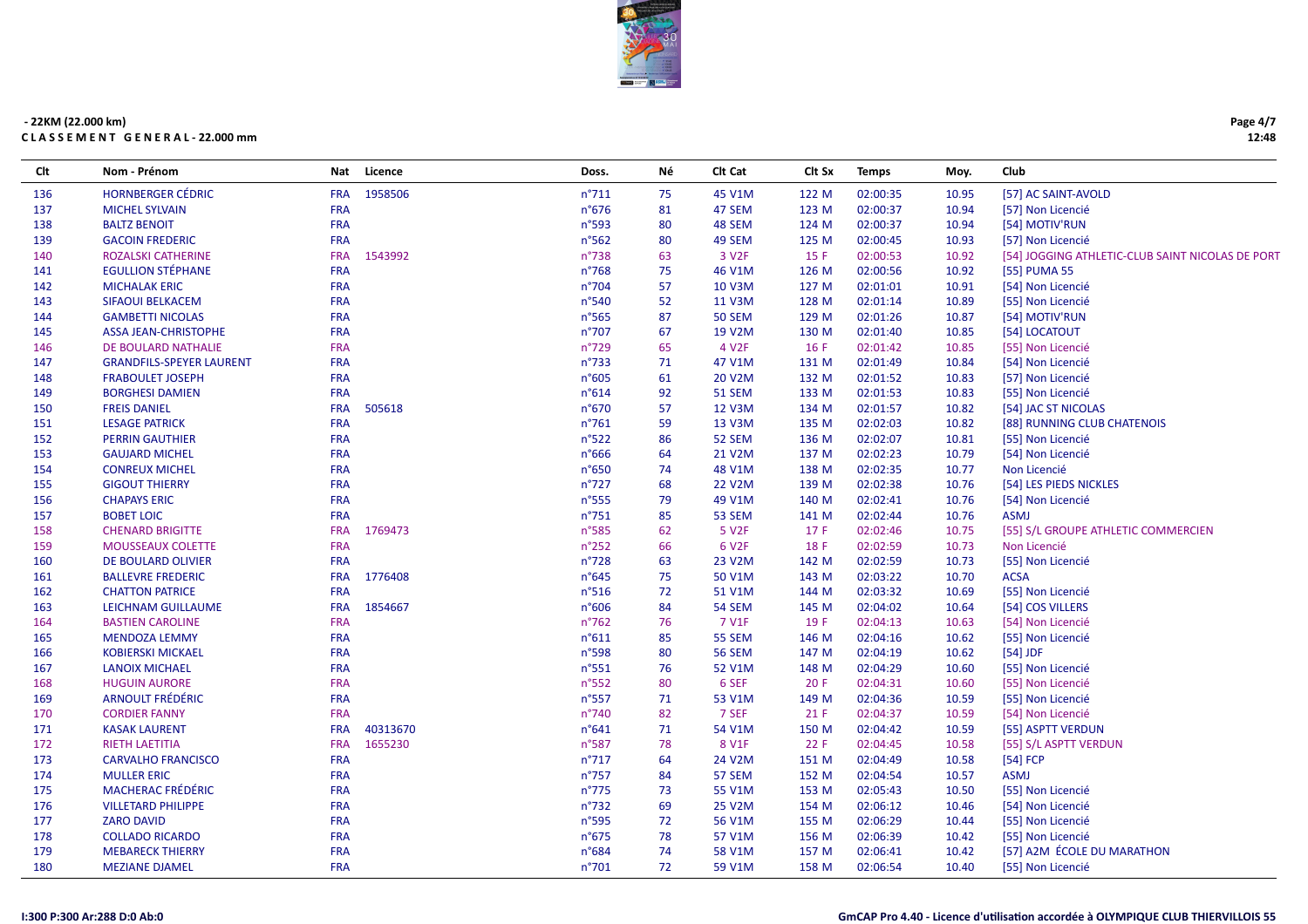

| Clt | Nom - Prénom                | <b>Nat</b> | Licence    | Doss.           | Νé | Clt Cat            | Clt Sx | <b>Temps</b> | Moy.  | Club                                    |
|-----|-----------------------------|------------|------------|-----------------|----|--------------------|--------|--------------|-------|-----------------------------------------|
| 181 | <b>VIGNERON BRUNO</b>       | <b>FRA</b> | 1135631    | $n^{\circ}795$  | 66 | 26 V2M             | 159 M  | 02:07:02     | 10.39 | <b>ASSOCIATION DES COUREURS DE GO</b>   |
| 182 | <b>HOTTIER CHRISTINE</b>    | <b>FRA</b> |            | $n^{\circ}653$  | 83 | 8 SEF              | 23 F   | 02:07:04     | 10.39 | Non Licencié                            |
| 183 | <b>PIK STEPHAN</b>          | <b>FRA</b> |            | $n^{\circ}652$  | 87 | <b>58 SEM</b>      | 160 M  | 02:07:06     | 10.39 | Non Licencié                            |
| 184 | <b>LEPAGE PHILIPPE</b>      | <b>FRA</b> |            | n°607           | 77 | 60 V1M             | 161 M  | 02:07:09     | 10.38 | [55] Non Licencié                       |
| 185 | <b>SOMEIL ANTHONY</b>       | <b>FRA</b> |            | n°577           | 94 | 59 SEM             | 162 M  | 02:07:14     | 10.38 | [55] ANTSORUN                           |
| 186 | <b>BARSINAS HANS</b>        | <b>FRA</b> |            | $n^{\circ}569$  | 88 | 60 SEM             | 163 M  | 02:07:15     | 10.37 | [55] Non Licencié                       |
| 187 | <b>VANHOOLAND CYRIL</b>     | <b>FRA</b> |            | n°693           | 93 | 61 SEM             | 164 M  | 02:07:15     | 10.37 | [46] Non Licencié                       |
| 188 | <b>ZAVATTIERO CHRISTIAN</b> | <b>FRA</b> |            | $n^{\circ}$ 734 | 52 | 14 V3M             | 165 M  | 02:07:26     | 10.36 | [54] BRIEY MARATHON                     |
| 189 | PORTZERT ANNABELLE          | <b>FRA</b> | 1910666    | $n^{\circ}629$  | 74 | 9 V1F              | 24 F   | 02:07:27     | 10.36 | $[54]$ ACGV                             |
| 190 | <b>TREMEAU NATALIE</b>      | <b>FRA</b> | 2081609    | n°628           | 66 | 7 V <sub>2</sub> F | 25 F   | 02:07:28     | 10.36 | $[54]$ ACGV                             |
| 191 | <b>REMY FREDERIC</b>        | <b>FRA</b> |            | $n^{\circ}647$  | 76 | 61 V1M             | 166 M  | 02:07:34     | 10.35 | <b>JAC ST NICLOAS</b>                   |
| 192 | <b>PERINI ROMAIN</b>        | <b>FRA</b> |            | $n^{\circ}$ 563 | 86 | 62 SEM             | 167 M  | 02:07:47     | 10.33 | [54] Non Licencié                       |
| 193 | <b>BARAN CHRISTIE</b>       | <b>FRA</b> |            | $n^{\circ}524$  | 83 | 9 SEF              | 26 F   | 02:07:52     | 10.32 | [69] TRAIL ENTRE ELLES                  |
| 194 | <b>GUILLEMIN JEAN</b>       | <b>FRA</b> |            | $n^{\circ}764$  | 85 | 63 SEM             | 168 M  | 02:08:26     | 10.28 | [57] Non Licencié                       |
| 195 | <b>BATTISTELLA ALAN</b>     | <b>FRA</b> |            | n°528           | 90 | 64 SEM             | 169 M  | 02:08:47     | 10.25 | [67] Non Licencié                       |
| 196 | <b>THESE EMMANUEL</b>       | <b>FRA</b> |            | $n^{\circ}$ 533 | 69 | 27 V2M             | 170 M  | 02:08:47     | 10.25 | [54] Non Licencié                       |
| 197 | <b>PABST OLIVIER</b>        | <b>FRA</b> | 2099607    | n°780           | 71 | 62 V1M             | 171 M  | 02:08:55     | 10.24 | [54] ACGV                               |
| 198 | <b>DROUVILLE ALAIN</b>      | <b>FRA</b> |            | n°793           | 70 | 63 V1M             | 172 M  | 02:09:17     | 10.21 | [54] Non Licencié                       |
| 199 | <b>DIDIER JEAN-PIERRE</b>   | <b>FRA</b> | 5745091006 | n°530           | 57 | 15 V3M             | 173 M  | 02:09:19     | 10.21 | [54] DOUANES MOSELLE                    |
| 200 | <b>CHAPELLE DELPHINE</b>    | <b>FRA</b> |            | $n^{\circ}771$  | 85 | <b>10 SEF</b>      | 27 F   | 02:09:20     | 10.21 | [54] Non Licencié                       |
| 201 | <b>DHENNE CLAIRE</b>        | <b>FRA</b> |            | $n^{\circ}731$  | 68 | 8 V <sub>2F</sub>  | 28 F   | 02:09:34     | 10.19 | Non Licencié                            |
| 202 | <b>GILSON ERIC</b>          | <b>FRA</b> |            | $n^{\circ}624$  | 58 | 16 V3M             | 174 M  | 02:09:47     | 10.17 | [55] MONSTER KOEUR                      |
| 203 | <b>JULITA VÉRONIQUE</b>     | <b>FRA</b> |            | $n^{\circ}547$  | 75 | <b>10 V1F</b>      | 29 F   | 02:09:53     | 10.16 | [54] MP TRAIL 54                        |
| 204 | <b>PROUX GÉRALD</b>         | <b>FRA</b> |            | n°550           | 63 | 28 V2M             | 175 M  | 02:09:55     | 10.16 | [54] MPTRAIL 54                         |
| 205 | <b>PROUX ISABELLE</b>       | <b>FRA</b> |            | n°549           | 64 | 9 V <sub>2F</sub>  | 30 F   | 02:09:55     | 10.16 | [54] MPTRAIL 54                         |
| 206 | <b>LARATTE MAXIME</b>       | <b>FRA</b> |            | $n^{\circ}561$  | 83 | 65 SEM             | 176 M  | 02:09:56     | 10.16 | [55] Non Licencié                       |
| 207 | <b>HONORE SAMUEL</b>        | <b>FRA</b> |            | n°692           | 92 | <b>66 SEM</b>      | 177 M  | 02:10:06     | 10.15 | [55] SAPEURS-POMPIERS DE VOID           |
| 208 | <b>DEPOYANT JEROME</b>      | <b>FRA</b> | 185146     | $n^{\circ}654$  | 73 | 64 V1M             | 178 M  | 02:10:11     | 10.14 | <b>ATHLE 55 *</b>                       |
| 209 | JACQUEMIN JEAN-MICHEL       | <b>FRA</b> |            | $n^{\circ}794$  | 73 | 65 V1M             | 179 M  | 02:10:34     | 10.11 | [54] Non Licencié                       |
| 210 | <b>MIGNOT ANGELIQUA</b>     | <b>FRA</b> | 1987937    | $n^{\circ}615$  | 91 | <b>11 SEF</b>      | 31 F   | 02:10:35     | 10.11 | [55] S/L GROUPE ATHLETIC COMMERCIEN     |
| 211 | <b>DIOT LUDOVIC</b>         | <b>FRA</b> |            | $n^{\circ}586$  | 84 | 67 SEM             | 180 M  | 02:10:46     | 10.09 | [57] Non Licencié                       |
| 212 | <b>BARAUD JEAN LOUIS</b>    | <b>FRA</b> | 448022     | n°690           | 59 | 17 V3M             | 181 M  | 02:11:21     | 10.05 | [55] S/L OLYMPIQUE CLUB THIERVILLOIS 55 |
| 213 | <b>MARTIN FRANCOIS</b>      | <b>FRA</b> |            | $n^{\circ}760$  | 72 | 66 V1M             | 182 M  | 02:12:22     | 9.97  | [54] Non Licencié                       |
| 214 | <b>CORONA CELINE</b>        | <b>FRA</b> |            | n°588           | 85 | <b>12 SEF</b>      | 32 F   | 02:12:41     | 9.95  | [55] Non Licencié                       |
| 215 | <b>DANTONEL HERVÉ</b>       | <b>FRA</b> |            | $n^{\circ}$ 559 | 85 | 68 SEM             | 183 M  | 02:12:41     | 9.95  | [57] Non Licencié                       |
| 216 | <b>CAPS THIERRY</b>         | <b>FRA</b> |            | n°601           | 66 | 29 V2M             | 184 M  | 02:13:07     | 9.92  | [57] Non Licencié                       |
| 217 | <b>BAUMANN JOEL</b>         | <b>FRA</b> | 178158     | $n^{\circ}750$  | 53 | <b>18 V3M</b>      | 185 M  | 02:13:08     | 9.92  | <b>GA COMMERCY</b>                      |
| 218 | <b>SIRI LAURENT</b>         | <b>FRA</b> |            | $n^{\circ}737$  | 64 | 30 V2M             | 186 M  | 02:13:18     | 9.90  | [55] Non Licencié                       |
| 219 | <b>CARRE ODILE</b>          | <b>FRA</b> |            | $n^{\circ}713$  | 67 | <b>10 V2F</b>      | 33 F   | 02:13:19     | 9.90  | [55] Non Licencié                       |
| 220 | <b>DOUILLOT BAPTISTE</b>    | <b>FRA</b> |            | $n^{\circ}722$  | 84 | 69 SEM             | 187 M  | 02:13:25     | 9.89  | [13] Non Licencié                       |
| 221 | <b>MATHIEU CLAIRE</b>       | <b>FRA</b> |            | n°698           | 92 | <b>13 SEF</b>      | 34 F   | 02:14:22     | 9.82  | [57] MP TRAIL                           |
| 222 | <b>MICHAUX DAVID</b>        | <b>FRA</b> |            | $n^{\circ}679$  | 72 | 67 V1M             | 188 M  | 02:14:36     | 9.81  | [55] Non Licencié                       |
| 223 | <b>RENIER MURIELLE</b>      | <b>FRA</b> |            | $n^{\circ}655$  | 73 | 11 V1F             | 35 F   | 02:15:12     | 9.76  | Non Licencié                            |
| 224 | <b>GUERIOT VÉRONIQUE</b>    | <b>FRA</b> |            | $n^{\circ}766$  | 73 | 12 V1F             | 36 F   | 02:15:33     | 9.74  | [88] RUNNING CLUB CHÂTENOIS             |
| 225 | <b>GUERIOT FABRICE</b>      | <b>FRA</b> |            | $n^{\circ}767$  | 73 | 68 V1M             | 189 M  | 02:15:35     | 9.74  | [88] RUNNING CLUB CHÂTENOIS             |

Page 5/7 12:48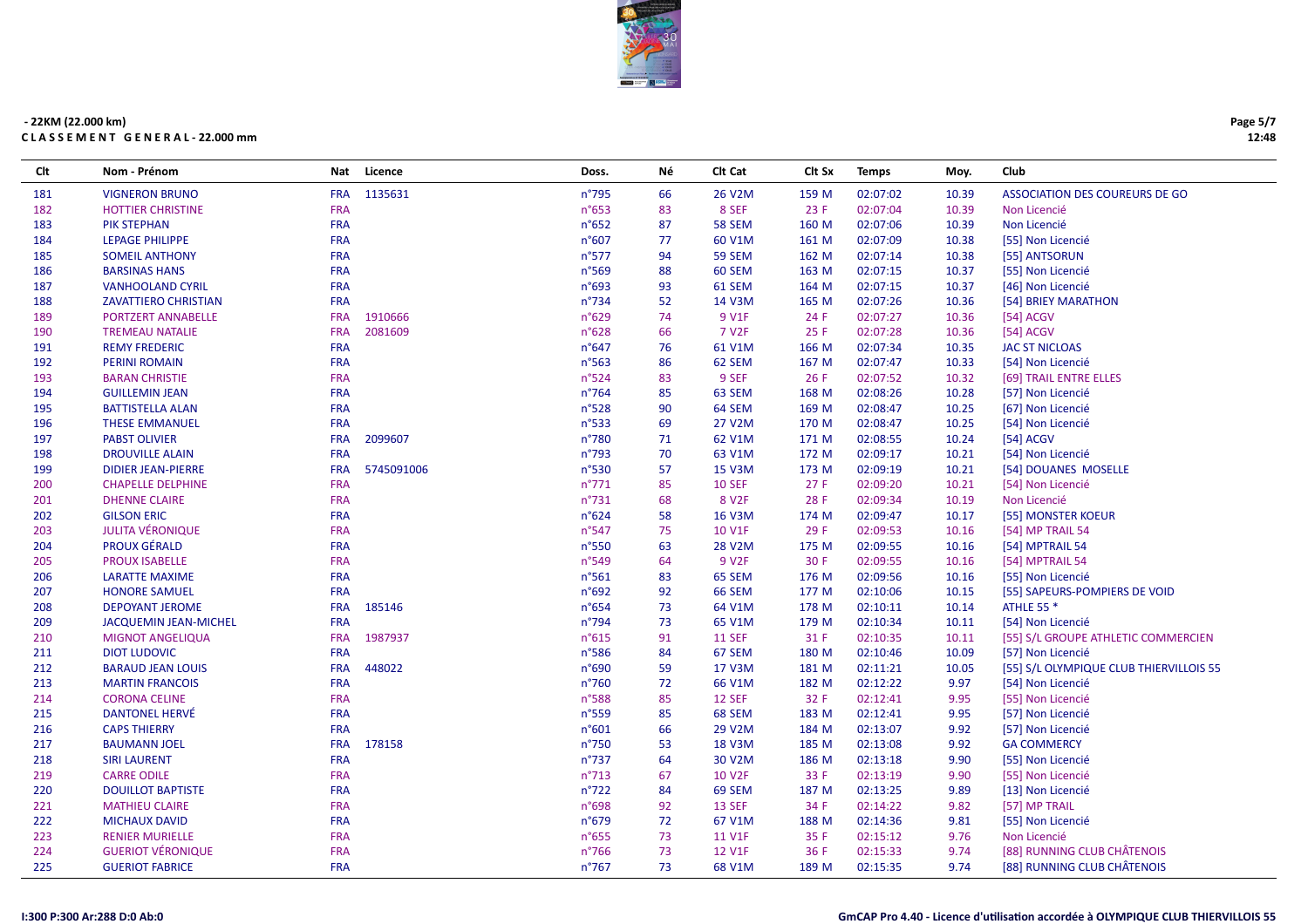

| Clt | Nom - Prénom                  | <b>Nat</b> | Licence     | Doss.           | Νé | Clt Cat       | Clt Sx | <b>Temps</b> | Moy. | Club                                |
|-----|-------------------------------|------------|-------------|-----------------|----|---------------|--------|--------------|------|-------------------------------------|
| 226 | <b>VILLAUME VALERIE</b>       | <b>FRA</b> | 1806418     | $n^{\circ}674$  | 64 | 11 V2F        | 37 F   | 02:15:42     | 9.73 | CO CHAMPAGNE AA *                   |
| 227 | <b>ROCHIAS SIDONIE</b>        | <b>FRA</b> |             | $n^{\circ}531$  | 76 | 13 V1F        | 38 F   | 02:15:51     | 9.72 | [55] ASPTT VERDUN                   |
| 228 | <b>HARMAND GÉRALDINE</b>      | <b>FRA</b> |             | n°682           | 76 | 14 V1F        | 39 F   | 02:15:53     | 9.72 | [55] Non Licencié                   |
| 229 | <b>PRUDHOM NADINE</b>         | <b>FRA</b> |             | $n^{\circ}$ 726 | 71 | <b>15 V1F</b> | 40 F   | 02:16:18     | 9.69 | [54] LES PIEDS NICKLES              |
| 230 | <b>RABOT CLAIRE</b>           | <b>FRA</b> | 2163526     | $n^{\circ}778$  | 79 | <b>16 V1F</b> | 41 F   | 02:16:42     | 9.66 | [54] COURIR A NANCY SAINT MAX       |
| 231 | <b>PABST AUDREY</b>           | <b>FRA</b> | 2099472     | $n^{\circ}706$  | 78 | 17 V1F        | 42 F   | 02:16:43     | 9.66 | $[54]$ ACGV                         |
| 232 | <b>DEL CAROLINE</b>           | <b>FRA</b> |             | n°503           | 80 | <b>14 SEF</b> | 43 F   | 02:16:49     | 9.65 | [55] Non Licencié                   |
| 233 | <b>DEL DAVID</b>              | <b>FRA</b> |             | n°502           | 77 | 69 V1M        | 190 M  | 02:16:51     | 9.65 | [55] Non Licencié                   |
| 234 | PARISOT DONOVAN               | <b>FRA</b> |             | $n^{\circ}575$  | 98 | 1 ESM         | 191 M  | 02:17:24     | 9.61 | [55] Non Licencié                   |
| 235 | <b>CELLA WEISS MARINE</b>     | <b>FRA</b> |             | n°782           | 96 | <b>15 SEF</b> | 44 F   | 02:18:01     | 9.56 | [55] Non Licencié                   |
| 236 | <b>GUILLERY SEBASTIEN</b>     | <b>FRA</b> |             | n°781           | 78 | 70 V1M        | 192 M  | 02:18:06     | 9.56 | [55] Non Licencié                   |
| 237 | <b>DERYCKE ALEXANDRE</b>      | <b>FRA</b> |             | n°696           | 92 | <b>70 SEM</b> | 193 M  | 02:18:17     | 9.55 | [55] Non Licencié                   |
| 238 | <b>GUIDARELLI SANDRA</b>      | <b>FRA</b> |             | $n^{\circ}517$  | 80 | <b>16 SEF</b> | 45 F   | 02:18:51     | 9.51 | [54] Non Licencié                   |
| 239 | <b>CAZEAUX VALENTIN</b>       | <b>FRA</b> |             | $n^{\circ}616$  | 95 | <b>71 SEM</b> | 194 M  | 02:19:07     | 9.49 | [54] Non Licencié                   |
| 240 | <b>BRIGNON ALEXANDRE</b>      | <b>FRA</b> | 5,65401E+12 | n°609           | 95 | <b>72 SEM</b> | 195 M  | 02:19:10     | 9.49 | [54] GRAND NANCY MÉTROPOLE HANDBALL |
| 241 | <b>BALTZ EMILIE</b>           | <b>FRA</b> |             | n°592           | 80 | <b>17 SEF</b> | 46 F   | 02:19:15     | 9.48 | [54] MOTIV'RUN                      |
| 242 | <b>LECLOUX MEDERIC</b>        | <b>FRA</b> |             | $n^{\circ}755$  | 83 | <b>73 SEM</b> | 196 M  | 02:19:21     | 9.47 | <b>ASMJ</b>                         |
| 243 | <b>CURINA ADRIEN</b>          | <b>FRA</b> |             | $n^{\circ}579$  | 83 | <b>74 SEM</b> | 197 M  | 02:19:26     | 9.47 | [54] Non Licencié                   |
| 244 | <b>LAVINA LIONEL</b>          | <b>FRA</b> |             | $n^{\circ}661$  | 59 | 19 V3M        | 198 M  | 02:19:37     | 9.45 | <b>ASPTT VERDUN</b>                 |
| 245 | <b>ALBORGHETTI JENNIFER</b>   | <b>FRA</b> |             | n°581           | 77 | <b>18 V1F</b> | 47 F   | 02:19:39     | 9.45 | [55] ASPTT VERDUN                   |
| 246 | <b>DJEMAOUN CÉLINE</b>        | <b>FRA</b> | 1154077     | n°527           | 84 | <b>18 SEF</b> | 48 F   | 02:19:53     | 9.44 | [54] COURIR A NANCY SAINT MAX       |
| 247 | <b>BOUSSELIN OLIVIER</b>      | <b>FRA</b> | 1448900     | $n^{\circ}744$  | 67 | 31 V2M        | 199 M  | 02:20:03     | 9.43 | <b>ATHLE 55 *</b>                   |
| 248 | <b>ORBION CHRISTELLE</b>      | <b>FRA</b> | 1761438     | $n^{\circ}634$  | 84 | <b>19 SEF</b> | 49 F   | 02:20:22     | 9.40 | [55] ACGV                           |
| 249 | <b>LAMY ROUSSEAU XAVIER</b>   | <b>FRA</b> |             | $n^{\circ}$ 566 | 75 | 71 V1M        | 200 M  | 02:20:34     | 9.39 | [54] MOTIV'RUN                      |
| 250 | PETITJEAN PASCAL              | <b>FRA</b> |             | n°580           | 62 | 32 V2M        | 201 M  | 02:20:35     | 9.39 | [54] Non Licencié                   |
| 251 | <b>COURRECH FLORENT</b>       | <b>FRA</b> |             | n°608           | 87 | <b>75 SEM</b> | 202 M  | 02:20:44     | 9.38 | [54] Non Licencié                   |
| 252 | <b>VILLAUME DANIEL</b>        | <b>FRA</b> | 266665      | $n^{\circ}673$  | 38 | 1 V5M         | 203 M  | 02:20:47     | 9.38 | CO CHAMPAGNE AA *                   |
| 253 | <b>SANTI FLORIANE</b>         | <b>FRA</b> |             | $n^{\circ}$ 553 | 88 | <b>20 SEF</b> | 50 F   | 02:20:50     | 9.37 | [55] TEAM P'TIT CHAM                |
| 254 | <b>CIRE JONATHAN</b>          | <b>FRA</b> |             | n°558           | 95 | <b>76 SEM</b> | 204 M  | 02:22:01     | 9.30 | [57] Non Licencié                   |
| 255 | <b>BASTIER JESSIKA</b>        | <b>FRA</b> |             | $n^{\circ}$ 548 | 92 | <b>21 SEF</b> | 51 F   | 02:22:17     | 9.28 | [54] Non Licencié                   |
| 256 | <b>JULLION MARTHIAL</b>       | <b>FRA</b> |             | $n^{\circ}662$  | 60 | 33 V2M        | 205 M  | 02:22:27     | 9.27 | Non Licencié                        |
| 257 | <b>LAUMONT CORINE</b>         | <b>FRA</b> |             | $n^{\circ}627$  | 80 | 22 SEF        | 52 F   | 02:22:28     | 9.27 | [55] MONSTER KOEUR                  |
| 258 | <b>LIGIER JACQUES</b>         | <b>FRA</b> |             | n°612           | 69 | 34 V2M        | 206 M  | 02:22:50     | 9.24 | [55] NAIVES ROSIERES                |
| 259 | <b>FAGNANT LUDVIC</b>         | <b>FRA</b> | 2074704     | $n^{\circ}630$  | 94 | 77 SEM        | 207 M  | 02:26:36     | 9.00 | $[54]$ NAM                          |
| 260 | <b>THARIN CHARLINE</b>        | <b>FRA</b> | 2144118     | $n^{\circ}589$  | 91 | 23 SEF        | 53 F   | 02:28:03     | 8.92 | [57] AS CHEMINOTS METZ              |
| 261 | <b>SIATKA OLIVIER</b>         | <b>FRA</b> | 1577637     | n°640           | 79 | 72 V1M        | 208 M  | 02:28:08     | 8.91 | [54] US TOUL ATHLETISME             |
| 262 | <b>GRANDEMENGE MICHAEL</b>    | <b>FRA</b> |             | $n^{\circ}636$  | 83 | <b>78 SEM</b> | 209 M  | 02:28:08     | 8.91 | [54] TBC FOUG                       |
| 263 | <b>BOUR MAGALI</b>            | <b>FRA</b> |             | $n^{\circ}619$  | 79 | 19 V1F        | 54 F   | 02:28:15     | 8.90 | [88] Non Licencié                   |
| 264 | <b>THARIN VALÉRIE</b>         | <b>FRA</b> | 1663377     | n°578           | 70 | 20 V1F        | 55 F   | 02:28:18     | 8.90 | [55] ASPTT VERDUN                   |
| 265 | <b>MAILFERT PASCAL</b>        | <b>FRA</b> |             | n°570           | 55 | <b>20 V3M</b> | 210 M  | 02:28:26     | 8.89 | [55] Non Licencié                   |
| 266 | <b>MAILFERT SARAH</b>         | <b>FRA</b> |             | n°539           | 82 | <b>24 SEF</b> | 56 F   | 02:28:28     | 8.89 | [55] Non Licencié                   |
| 267 | <b>JOB STEPHANIE</b>          | <b>FRA</b> |             | n°590           | 74 | 21 V1F        | 57 F   | 02:29:20     | 8.84 | [54] RUN RUN PONT À MOUSSON         |
| 268 | <b>ALLOUIS CHRISTELLE</b>     | <b>FRA</b> |             | n°501           | 76 | 22 V1F        | 58 F   | 02:29:22     | 8.84 | [54] TEAM IMPALA                    |
| 269 | <b>OUAFI ARESKI</b>           | <b>FRA</b> |             | $n^{\circ}633$  | 74 | 73 V1M        | 211 M  | 02:29:43     | 8.82 | [55] Non Licencié                   |
| 270 | <b>HENRIOT MONTEIL ELODIE</b> | <b>FRA</b> |             | n°505           | 75 | 23 V1F        | 59 F   | 02:29:54     | 8.81 | [55] Non Licencié                   |